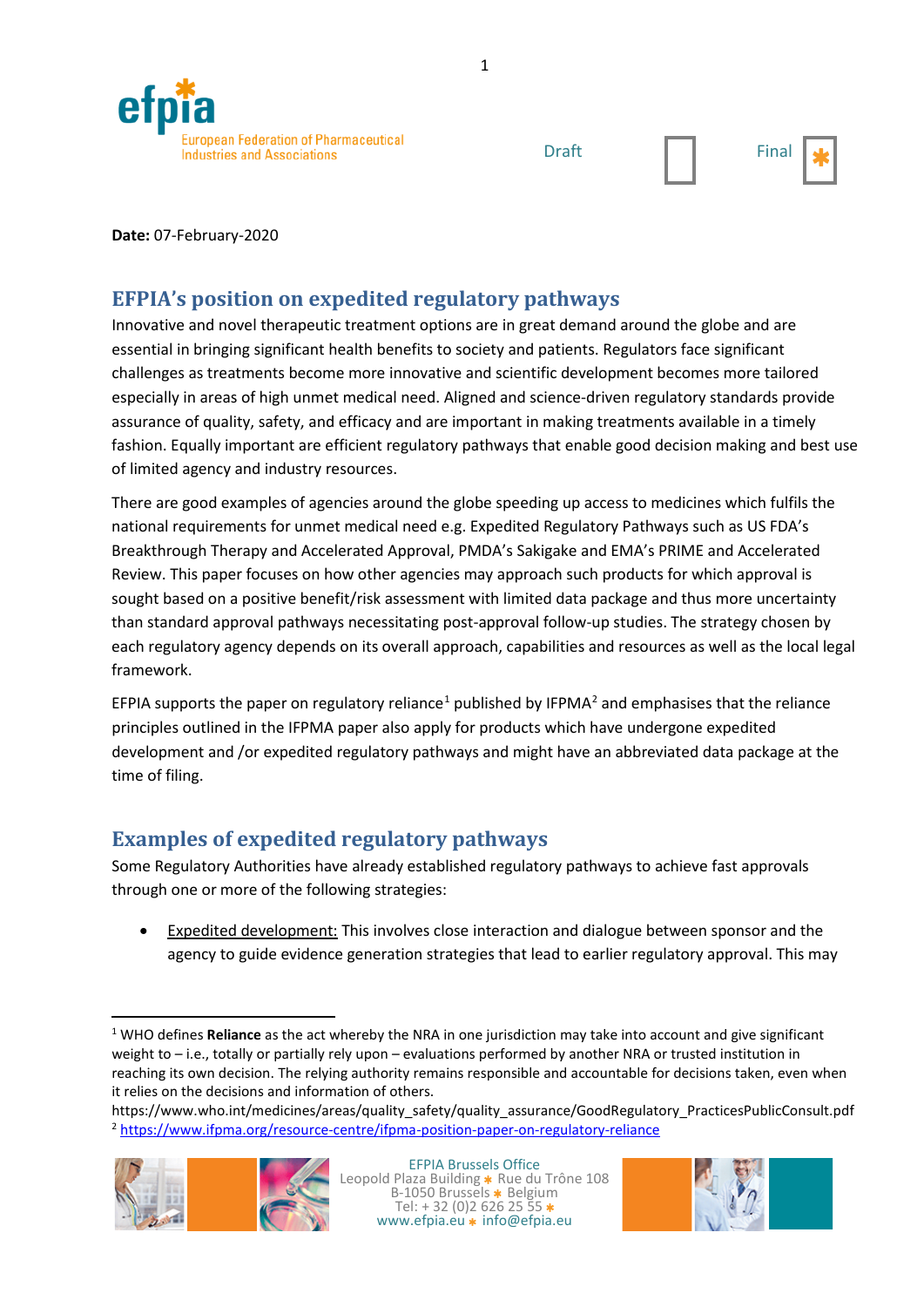include abbreviated data package or faster accrual of required data to speed up the data generation cycle during product development.

- Expedited submission: Allow dossier components and documents to be submitted as soon as they are prepared to enable regulators to start registration procedures / review of documents and data before official start of the regulatory approval procedure (e.g. rolling submission)
- Expedited review: Shorter regulatory review time during the approval procedure

## **EFPIA recommendations for expedited regulatory pathways**

When a regulatory agency is considering a product that addresses an unmet medical need and for which approval may be based on limited data package including advanced therapy products and/or use of novel evidence generation principles, the following should always be considered in order to speed up the availability of the new therapy to local patients:

- Consider specific designation from reference agency (Breakthrough Therapy, PRIME, Sakigake etc.) to determine if product meets a local unmet medical need
- Consider waiving certain country specific requirements like provision of registration samples, local pre-approval testing, GMP inspections, generation of local clinical data etc.
- Rely on reference agency post-approval commitments unless specific local commitments are scientifically justified
- Ensure local robust Pharmacovigilance monitoring
- Have a system in place which enables completion of post-approval commitment submissions and appropriate regulatory actions. Sponsor/developer must commit to share all relevant postapproval data sent to the reference agency

If a reference agency has already approved the product or is in the process of doing so, the simplest way to expedite the approval may be to:

• Rely on the reference agency assessment and perform an abbreviated review focussing on the applicability of the results to the local population and health care context

For agencies seeking to develop a stand-alone expedited regulatory pathway:

- Seek to harmonise national requirements with existing expedited pathways available globally e.g. Breakthrough Therapy Designation, PRIME, Sakigake
- Ensure engagement opportunity with local agency during development and review to discuss specific requirements
- Ensure appropriate resources, capacity and expertise for communication during development and review